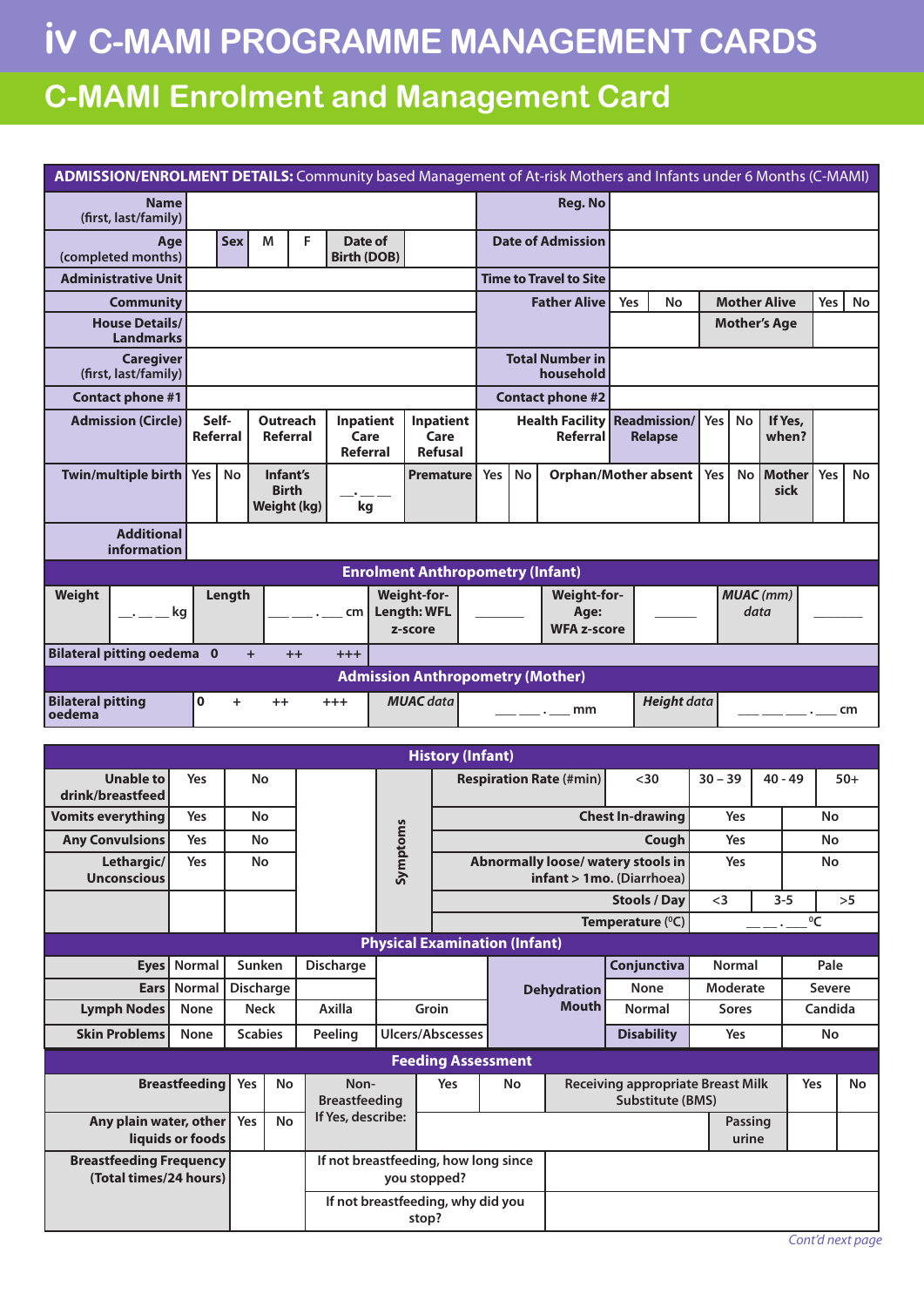| <b>Recommendations for Management (Circle)</b> |               |                                                                                 |                                                                                                                                                                                                                                                                                                                                                                                                                                                                                                                                                                                                                                                                                                                                                                                                                                                                                                                                                                                                                                                                                                                                                                                                                                                                                                                                                                                                                                      |  |  |  |  |  |  |  |
|------------------------------------------------|---------------|---------------------------------------------------------------------------------|--------------------------------------------------------------------------------------------------------------------------------------------------------------------------------------------------------------------------------------------------------------------------------------------------------------------------------------------------------------------------------------------------------------------------------------------------------------------------------------------------------------------------------------------------------------------------------------------------------------------------------------------------------------------------------------------------------------------------------------------------------------------------------------------------------------------------------------------------------------------------------------------------------------------------------------------------------------------------------------------------------------------------------------------------------------------------------------------------------------------------------------------------------------------------------------------------------------------------------------------------------------------------------------------------------------------------------------------------------------------------------------------------------------------------------------|--|--|--|--|--|--|--|
|                                                |               |                                                                                 |                                                                                                                                                                                                                                                                                                                                                                                                                                                                                                                                                                                                                                                                                                                                                                                                                                                                                                                                                                                                                                                                                                                                                                                                                                                                                                                                                                                                                                      |  |  |  |  |  |  |  |
| Infant/<br><b>Mother</b>                       | <b>Yellow</b> | <b>Breastfeeding counselling</b>                                                | Refer to C-MAMI counselling and support actions: Good attachment;<br>effective suckling; frequency of breastfeeds; receives other liquids/foods;<br>"not enough" breastmilk; mother lacks confidence; breast conditions;<br>thrush: infant, maternal nipple thrush; low weight infant, keeping low<br>weight infant warm & Kangaroo Mother Care (KMC); satisfactory slow<br>weight gain; concerns about being away from infant; breastmilk<br>expression; cup feeding, and storage of breastmilk; re-lactation; other<br>breastfeeding related concerns: maternal diet concerns, twin delivery,<br>adolescent mother, HIV-infected or exposed.<br>Mother, family and community counselling: Informal support; group<br>support; family support; partner support; community supportRefer to C-<br>MAMI counselling and support actions: Good attachment; effective<br>suckling; frequency of breastfeeds; receives other liquids/foods; "not<br>enough" breastmilk; mother lacks confidence; breast conditions; thrush:<br>infant, maternal nipple thrush; low weight infant, keeping low weight<br>infant warm & Kangaroo Mother Care (KMC); satisfactory slow weight gain;<br>concerns about being away from infant; breastmilk expression; cup<br>feeding, and storage of breastmilk; re-lactation; other breastfeeding<br>related concerns: maternal diet concerns, twin delivery, adolescent mother,<br>HIV-infected or exposed. |  |  |  |  |  |  |  |
|                                                |               |                                                                                 | Mother, family and community counselling: Informal support; group<br>support; family support; partner support; community support                                                                                                                                                                                                                                                                                                                                                                                                                                                                                                                                                                                                                                                                                                                                                                                                                                                                                                                                                                                                                                                                                                                                                                                                                                                                                                     |  |  |  |  |  |  |  |
|                                                |               | Non-breastfeeding support                                                       | Non-breastfeeding support: Mother absent; use of appropriate BMS (e.g.<br>infant formula); preparing infant formula; cup feeding                                                                                                                                                                                                                                                                                                                                                                                                                                                                                                                                                                                                                                                                                                                                                                                                                                                                                                                                                                                                                                                                                                                                                                                                                                                                                                     |  |  |  |  |  |  |  |
|                                                |               |                                                                                 | Mother, Family and Community Counselling: Informal support; group<br>support; family support; partner support; community support                                                                                                                                                                                                                                                                                                                                                                                                                                                                                                                                                                                                                                                                                                                                                                                                                                                                                                                                                                                                                                                                                                                                                                                                                                                                                                     |  |  |  |  |  |  |  |
|                                                |               | <b>INFANT in YELLOW: NUTRITIONALLY VULNERABLE WITHOUT MEDICAL COMPLICATIONS</b> |                                                                                                                                                                                                                                                                                                                                                                                                                                                                                                                                                                                                                                                                                                                                                                                                                                                                                                                                                                                                                                                                                                                                                                                                                                                                                                                                                                                                                                      |  |  |  |  |  |  |  |

WFA <-2 z score OR WFL < -2 z-score [MUAC: record measure to help build evidence] OR any of the following: Moderate weight loss (within a few days), Recent (days-weeks) failure to gain weight, Moderate drop across growth chart centile lines, Moderate feeding problem with with possible underlying causes (see below) AND: Clinically well and alert OR Referred from inpatient care.

BREASTFED INFANT: Not well attached to the breast OR Not suckling effectively OR Less than 8 breastfeeds in 24 hours OR Receives other **foods or drinks**

NON-BREASTFED INFANT: Inappropriate BMS being used OR Consuming less than 500 ml of BMS per 24 hrs OR Refusing feedings OR **Receives other foods or drinks in addition to BMS OR Mother absent**

**MOTHER in ORANGE: MODERATE RISK**

**MUAC 190 to <230 mm (record actual measure to help build evidence) AND Lack of social support**

**INFANT in RED: NUTRITIONALLY VULNERABLE WITH MEDICAL COMPLICATIONS MOTHER in RED: HIGH RISK**